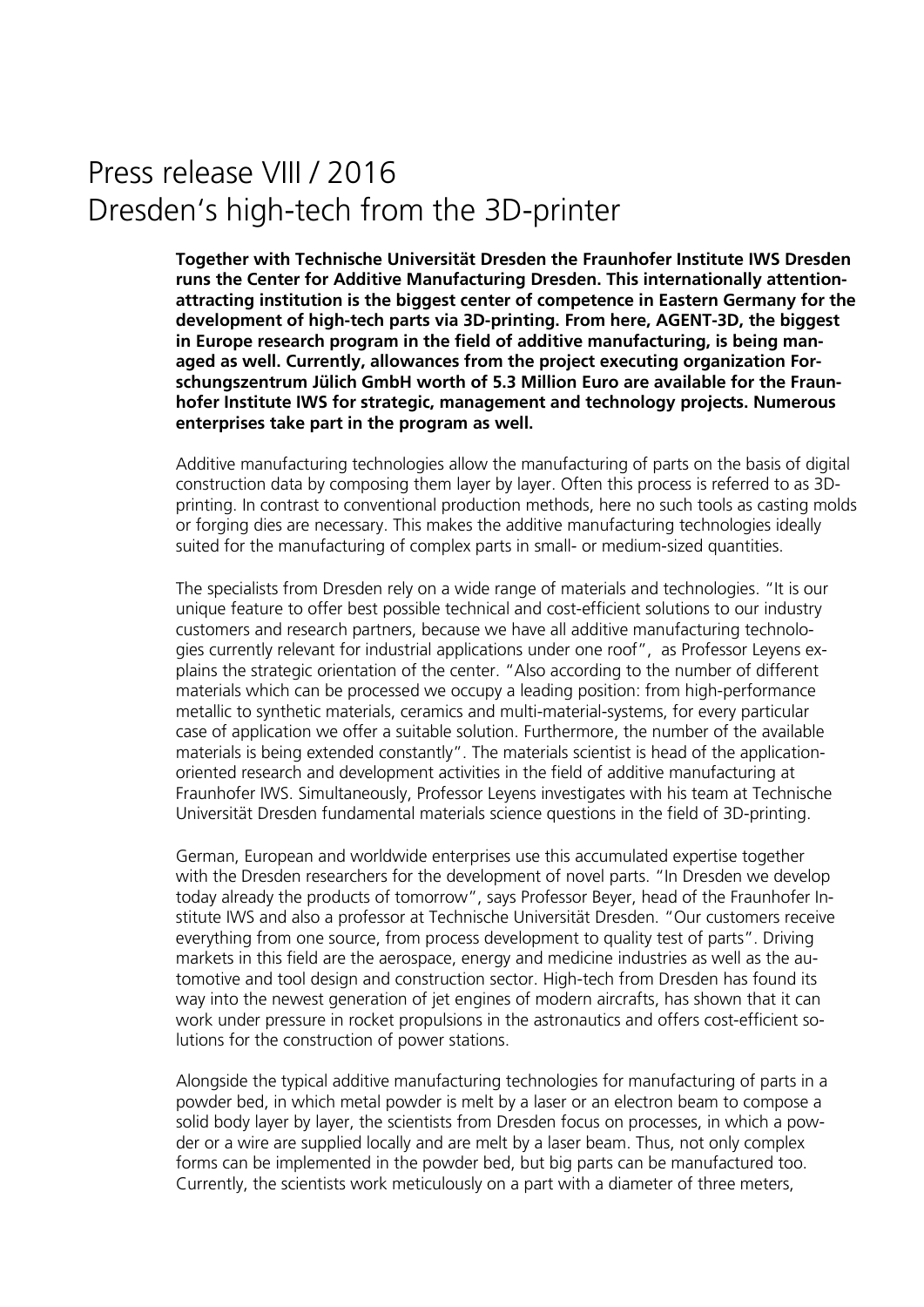which is simultaneously printed and milled by a robot system: this is an ultimate uncharted waters, but if the experiment proves successful, it would mean an enormous saving in time in comparison to the conventional milling process of a part and would lead to substantial cost savings.

Not always do the new manufacturing technologies work error-free. In order to detect even small fissures or voids which would lead later in the ready-made part to quality problems, a computer tomography scanner and highly dynamic radioscopy equipment for nondestructive testing stay available at the Center for Additive Manufacturing Dresden. Thus, in combination with detailed material examination and testing, a precise image of the manufacturing process and of the features of the part is generated. Only with the right quality the parts can be cleared for implementation. By a tight interlocking of process and materials knowledge the specialists from Dresden manage to work out customized solutions suitable for industrial implementation also for materials which are difficult to handle.

An overview about the stage of development and potential implementation areas of additive manufacturing technologies offers the 2. Symposium for Additive Manufacturing, taking place on February 8. and 9. in Dresden. Alongside process and systems solutions the symposium also offers the topics of quality inspection and assurance as well as market development and business concepts. Further information can be found on [www.isam.network.](http://www.isam.network/)

The market for additive manufacturing technologies and additive manufacturing products is rapidly growing. The number of enterprises interested in this new concept is rising correspondingly. In the scope of the project "AGENT-3D" funded by the Federal Ministry for Education and Research (BMBF) in the program "Twenty20 – a Partnership for Innovation" the Fraunhofer Institute IWS leads a consortium with more than 100 partners, predominantly from small and middle-sized enterprises from Eastern Germany, whose task is to sound collectively the potentials of additive manufacturing, to overcome existing technological and economic boundaries and to create economic growth. Until 2020 the Federal Ministry for Education and Research (BMBF) is going to make available up to 45 Million Euro of subsidies, which are to be replenished by about the same amount by contributions from the industry. A pivotal point for this so far unique and biggest in Europe research – and development program is the Center for Additive Manufacturing Dresden, which not only coordinates the project, but promotes significantly the development of additive manufacturing technologies in Germany as an important strategic and technological initiator.

## **Contact:**

Fraunhofer-Institut für Werkstoff- und Strahltechnik IWS Dresden 01277 Dresden, Winterbergstr. 28 Germany

Prof. Dr. Christoph Leyens Phone: +49 351 83391-3242 Fax: +49 351 83391-3300 E-Mail: christoph.leyens@iws.fraunhofer.de